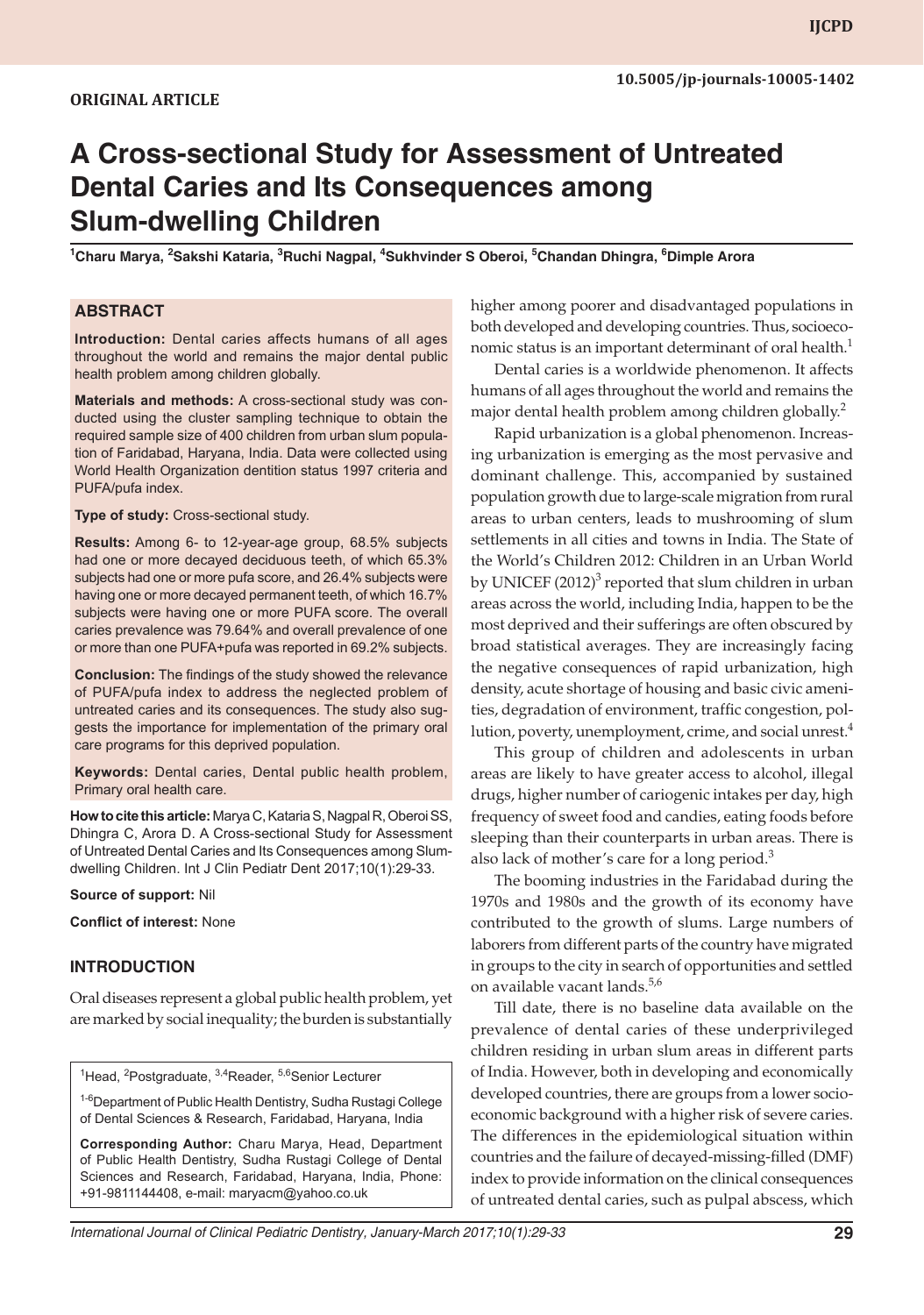#### *Charu Marya et al*

may be more serious than the carious lesions themselves, resulted in the development of new tools for the assessment of caries severity.

Hence, an attempt was made in this present crosssectional study to assess untreated dental caries among Indian slum children using pufa index.

# **MATERIALS AND METHODS**

## **Ethical Clearance**

The study protocol was approved by Institutional Ethical Review Committee of Sudha Rustagi College of Dental Sciences and Research, Faridabad, Haryana, India. A written informed consent to carry out the study was obtained from the parents/legal guardian of each participant before carrying out the examination which was in accordance with the World Medical Association Declaration of Helsinki. Verbal consent was obtained from the participants.

# **Study Population**

A cross-sectional study was carried out in the months of October and November in 2014, in the urban slum areas of Faridabad, Haryana. Based on the inclusion criteria, 400 children, aged 5 to 15 years, were selected.

## *Inclusion Criteria*

- People residing in the urban slum areas of Faridabad district
- Children in the age group of 5 to 15 years

The referral services were also provided for meeting the dental needs of urban slum children. There was no refusal rate as they were provided with toothpaste and toothbrush as incentives. Dental health education was also provided at the end of the examination.

## **Sampling Methodology**

The cluster sampling methodology was used for the selection of the study population. A pilot study was done on 60 subjects, where the prevalence of dental caries was found to be 85%.

## N = Zα<sup>2</sup> {p(1 – p)}/L<sup>2</sup>

The estimated sample size was 196, which was further multiplied by a correction factor of 2 (by default, the intraclass correlation coefficient could not be calculated as there are limited studies evaluating PUFA), to compensate for the design effect of cluster sampling; the final sample size was determined as 392 which was rounded off to 400 children.

The Faridabad district is divided into three blocks: Old Faridabad, New Industrial Township (NIT), and Ballabhgarh. In all, there are 67 identified slum clusters in the city. But the data regarding the distribution of clusters in these individual blocks were not available. Due to high migration rate, this urban slum population was also ill-defined. Hence, to overcome both of these problems, quota sampling was adopted. In this study, the quota was decided on the basis of overall population density of individual blocks. Out of total 400 subjects, 50% of the subjects, i.e., 200 were selected from NIT block as it had maximum population density; 30% of the subjects, i.e., 120 were selected from Ballabhgarh; and 20% of the subjects, i.e., 80 were selected from Old Faridabad block as it had the minimum population density.

The corresponding map of the individual blocks was obtained. The head of the slum area was approached a day prior to the examination, for general guidance. The starting point of the cluster, the first home to be visited by an examiner, was selected randomly from central part of slum. All the children residing in the house were identified and screened for eligibility. Households were visited in a row following specific rules; i.e., the direction of movement/travel was counterclockwise till the desired sample size for the concerned individual block was achieved. The same methodology was followed in the other two blocks also.

This quota sampling was less costly, less time-consuming, and the nonresponse was also avoided as the examiner continued beyond nonresponding households until he/she obtained enough responding ones to fulfill the quota. Furthermore, the technique was unbiased as the starting point along the path of travel was determined randomly.

## **CLINICAL EXAMINATION**

## **Calibration of Examiner**

All measurements were performed by a single calibrated dentist. Internee from the same institute served the purpose of a recording clerk.

The examiner after selecting the subjects brought them to the sheltered place. The oral examination was performed by the examiner under open natural daylight, with children sitting on chair with back rest. The instruments used were plane mouth mirrors and community periodontal index probe.

The dentition status was assessed using World Health Organization (1997) criteria along with the PUFA/pufa index for severity of dental caries. Reliable results were seen with kappa values of 0.82 and 0.80 respectively. The PUFA is an index used to assess the presence of oral conditions resulting from untreated caries.<sup>9</sup> It scores the presence of either a visible pulp, ulceration of the oral mucosa due to root fragments, a fistula, or an abscess.

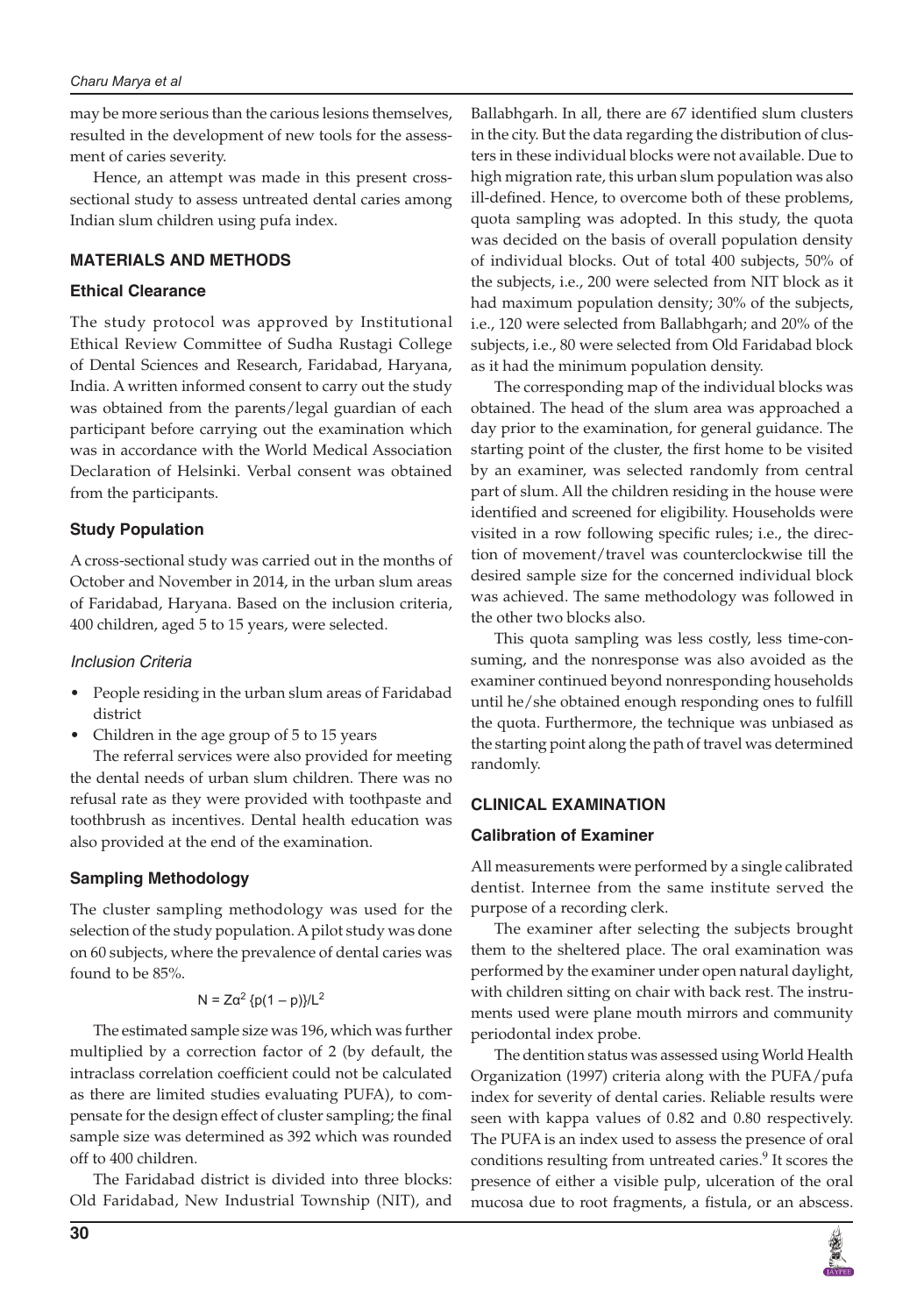*A Cross-sectional Study for Assessment of Untreated Dental Caries and Its Consequences among Slum-dwelling Children*

Lesions in the surrounding tissues that are not related to a tooth with visible pulpal involvement as a result of caries are not recorded. The assessment is made visually without the use of an instrument. Only one score was assigned per tooth. In case of doubt concerning the extent of odontogenic infection, the basic score  $(P/p)$  for pulp involvement) is given. If the primary tooth and its permanent successor tooth are present, and both present stages of odontogenic infection, both teeth will be scored. Uppercase letters are used for the permanent dentition and lowercase letters used for the primary dentition.

The PUFA/pufa score per person is calculated in the same cumulative way as for the DMFT/dmft and represents the number of teeth that meet the PUFA/pufa diagnostic criteria. The PUFA for permanent teeth and pufa for primary teeth are reported separately. Thus, for an individual person the score can range from 0 to 20 pufa for the primary dentition and from 0 to 32 PUFA for the permanent dentition. The prevalence of PUFA/pufa is calculated as percentage of the population with a PUFA/ pufa score of one or more. Laminated pictures were used as a reference for PUFA/pufa scoring.

#### **Duplicate Examination**

A subsample of 10% was clinically examined by another examiner for dentition status and PUFA/pufa, who was blinded to the earlier recordings.

#### **Statistical Analysis**

The data were analyzed using the Statistical Package for the Social Science software (version 20). Mean, standard deviation, frequencies, and percentages were calculated. The data were presented in the form of tables.

#### **RESULTS**

Out of 400 subjects, 199 (49.8%) were males and 201 (50.2%) were females. Tables 1 and 2 show prevalence of caries and prevalence of PUFA/pufa based on age groups respectively. The results of the present study show that among the study population, i.e., 5- to 15-year age group, 55.5% subjects were having one or more decayed deciduous teeth, whereas 31.75% subjects were having one or more decayed permanent teeth. Among the study population, 52.7% subjects were having one or more pufa score, and 22.7% subjects were having one or more PUFA score. The overall caries prevalence was reported by 76% subjects (number of subjects having either decayed permanent or deciduous teeth) and the

|                                                   |         |     | $6 - 12$ |   | $13 - 15$ |                                  | $5 - 15$ |   |
|---------------------------------------------------|---------|-----|----------|---|-----------|----------------------------------|----------|---|
|                                                   | 5 years |     | years    |   | years     |                                  | years    |   |
|                                                   | n       | %   | n        | % | n         | %                                | n        | ℅ |
| Prevalence of<br>decayed deciduous<br>teeth $> 0$ |         |     |          |   |           | 27 62.7 192 68.5 3 3.89 222 55.5 |          |   |
| Prevalence of<br>decayed permanent<br>teeth $> 0$ | 0       | 0.0 |          |   |           | 74 26.4 53 68.8 127 31.7         |          |   |
| Overall caries<br>prevalence                      | 27      |     |          |   |           | 62.7 223 79.6 54 70.1 304 76     |          |   |

|                                                                 | 5 years      |          | $6 - 12$ |   | $13 - 15$ |                             | $5 - 15$ |      |
|-----------------------------------------------------------------|--------------|----------|----------|---|-----------|-----------------------------|----------|------|
|                                                                 |              |          | years    |   | years     |                             | years    |      |
|                                                                 | n            | %        | n        | ℅ | n         | %                           | n        | ℅    |
| Prevalence of<br>puta > 0                                       |              |          |          |   |           | 25 58.1 183 65.3 3 3.89 211 |          | 52.7 |
| Prevalence of<br>PUFA > 0                                       | <sup>n</sup> | $\Omega$ | 47       |   |           | 16.7 44 57.1 91             |          | 22.7 |
| Overall prevalence 25 58.1 194 69.2 47 61.0 266<br>of PUFA/pufa |              |          |          |   |           |                             |          | 66.5 |

overall prevalence of one or more than one PUFA+pufa (number of subjects having either pufa or PUFA) was reported among 66.5% subjects.

Tables 3 and 4 show mean caries experience [standard deviation (SD)] and mean PUFA/pufa (SD) respectively. The mean number of decayed teeth among the study population was 2.22 (2.42) while mean number of decayed deciduous teeth was 1.63 (2.42) and mean number of decayed permanent teeth was 0.59 (1.06). The mean pufa/ PUFA among the study population was 1.63 (1.85) while mean pufa was found to be 1.31 (1.86) and the mean PUFA was 0.32 (0.68). The mean "p" among the study population was found to be 0.94 (1.29), mean "u" was found to be 0.20 (0.54), mean caries "f" was found to be 0.02 (0.18) and mean "a" was found to be 0.15 (0.63). The mean "P" among the study population was found to be 0.28 (0.60), mean "U" was found to be 0.02 (0.22), mean caries "F" was found to be 0.00(0.05) and mean "A" was found to be 0.01 (0.11). The overall "untreated caries, pufa ratio" indicates the percentage of decayed component from the study population that has progressed to pulpal involvement. It is calculated using the formula:

#### $(PUFA + puta) ÷ (D + d) × 100$

where  $D =$  total number of decayed permanent teeth, d = total number of decayed deciduous teeth. It was found to be 59.14% among the study population.

**Table 3:** Mean caries experience (SD) based on age groups

|                                   | 5 years         | 6–12 vears      | 13–15 vears     | 5–15 years      |
|-----------------------------------|-----------------|-----------------|-----------------|-----------------|
| Mean (SD) decayed deciduous teeth | $2.09 \pm 3.33$ | $1.97 \pm 2.38$ | $0.13 \pm 0.92$ | $1.63 \pm 2.42$ |
| Mean (SD) decayed permanent teeth | $0.00 \pm 0.00$ | $0.39 \pm 0.76$ | 1.64 + 1.51     | $0.59 \pm 1.06$ |

*International Journal of Clinical Pediatric Dentistry, January-March 2017;10(1):29-33* **31**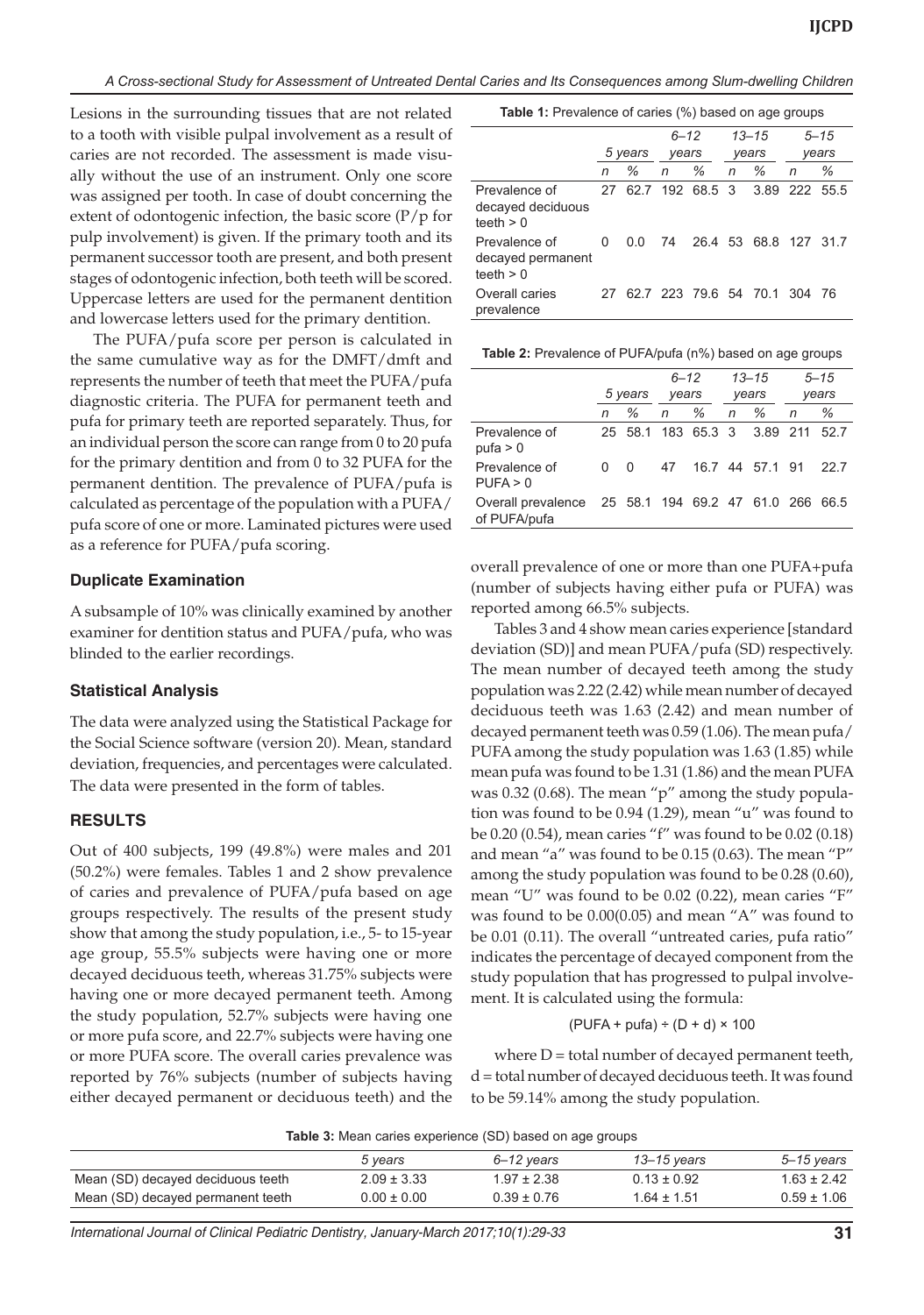*Charu Marya et al*

**Table 4:** Mean PUFA/pufa (SD) based on age groups *5 years 6–12 years 13–15 years 5–15 years* Mean (SD) pufa  $1.51 \pm 2.00$   $1.60 \pm 1.90$   $0.13 \pm 0.92$   $1.31 \pm 1.86$ Mean (SD) PUFA  $0.00 \pm 0.00$   $0.22 \pm 0.56$   $0.84 \pm 0.93$   $0.32 \pm 0.68$ Mean (SD) P 0.00 ± 0.00 0.19 ± 0.47 0.77 ± 0.87 0.28 ± 0.60 Mean (SD) U  $0.00 \pm 0.00$   $0.02 \pm 0.25$  0.03  $\pm 0.16$  0.02  $\pm 0.22$ Mean (SD) F 0.00 ± 0.00 0.00 ± 0.00 0.01 ± 0.11 0.00 ± 0.05 Mean (SD) A 0.00 ± 0.00 0.01 ± 0.08 0.04 ± 0.19 0.01 ± 0.11 Mean (SD) p 1.09 ± 1.43 1.16 ± 1.33 0.05 ± 0.28 0.94 ± 1.29 Mean (SD) u 0.23 ± 0.57 0.24 ± 0.55 0.05 ± 0.45 0.20 ± 0.54 Mean (SD) f 0.02 ± 0.15 0.03 ± 0.20 0.00 ± 0.00 0.02 ± 0.18 Mean (SD) a 0.16 ± 0.57 0.18 ± 0.70 0.03 ± 0.23 0.15 ± 0.63

### **DISCUSSION**

Over the last century, a meaningful increase in general health standards has been achieved through better living and working conditions, as well as improved nutrition and environmental aspects like sanitation. However, these improvements have not been extended in a homogeneous way.<sup>1</sup>

The 58th World Health Assembly, urges to ensure adequate and equitable distribution of good-quality health-care infrastructure and human resources.<sup>7</sup> For the past few years, international caries epidemiology has focused on the development of more sensitive diagnostic criteria for assessment of the initial stages of caries. This is an asset to high-income countries where nonoperative and preventive interventions require an index that distinguishes between the different stages of initial caries lesions. However, in deprived communities, where people have little access even to the most basic forms of care, there is a need for a diagnostic index that addresses the advanced stages of untreated caries lesions.

A closer review of the literature shows that by exposing decision makers only to DMFT data leaves them unaware of the high levels of untreated caries lesions, their severity and associated health and quality of life consequences.<sup>8</sup>

The PUFA index was developed in response to that need. The various clinical stages defined by PUFA have different associations with health conditions, providing "a face of the reality" to the prevailing and often ignored oral conditions.<sup>9</sup> Measurement of change in disease levels is an important component of epidemiology.<sup>10</sup> Presenting data based on the PUFA index will provide with relevant information, which is complementary to DMFT. Many researchers like Gradella et al,<sup>11</sup> Figueiredo et al,<sup>12</sup> and Leal et al,  $^{13}$  in their respective studies, have found PUFA/ pufa as universally appropriate in quantifying the consequences of severe tooth decay in all settings. The strict comparisons with other studies are made with caution due to a paucity of similar studies. Due to different age profile of all the studies, the findings cannot be directly

compared to that of the present study. Yet some facts can be highlighted about the current scenario of these underprivileged populations.

A study conducted by Gradella et al $^{11}$  showed a high prevalence (62%) of dental caries in the primary dentition among 2- to 4-year-old children. The similar type of results was also seen in the present study with a high prevalence (62.7%) of dental caries among the 5-year age group.

In the same study by Gradella et al, $11$  overall prevalence of pufa was found to be 5%, which is very less as compared to 58.1%, found in the 5-year age group of the present study. This reflects the scenario of health care needs of the population living in the "dark underbelly" of developing country India. These findings can also be supported by the study conducted by Bonanto et  $al<sup>14</sup>$  where they determined the association between oral disease, access to dental care, and social class among 5-year-old preschool children in Brazil. They concluded that oral diseases in the primary dentition and access to dental treatment are affected by social and cultural factors.

The prevalence of pufa score (65.3%) among 6- to 12-year-old age group in the present study was found to be higher in comparison to the studies by Figueiredo et al<sup>12</sup> (23.7%) and Leal et al<sup>13</sup> (26.2%) on 6- to 7-year-old age group. This could be justified on the grounds that the permanent molars have been exposed to a longer duration since the time they erupted in the oral cavity at 12-year age as compared to the 7-year age. Hence, they are more prone to carious attack.

Table 4 shows mean PUFA/pufa of the present study. These findings found among 6- to 12-year age group of the present study were nearly similar in comparison to a study conducted by Monse et al $^8$  where the mean pufa was reported as 0.1 and 1.0, mean "p" as 2.9 and 0.2, mean " $u$ " as 0.3 and 0.0, mean "f" as 0.1 and 0.0, and mean "a" as 0.1 and 0.0 among 6- to 12-year age group respectively, and also with the study of Figueiredo et al<sup>12</sup> where mean pufa was found to be 0.4, mean "p" as found to be 0.3, mean "u" as found to be 0.001, mean "f" as 0.08, and mean "a" was found to be 0.01. These were nearly similar